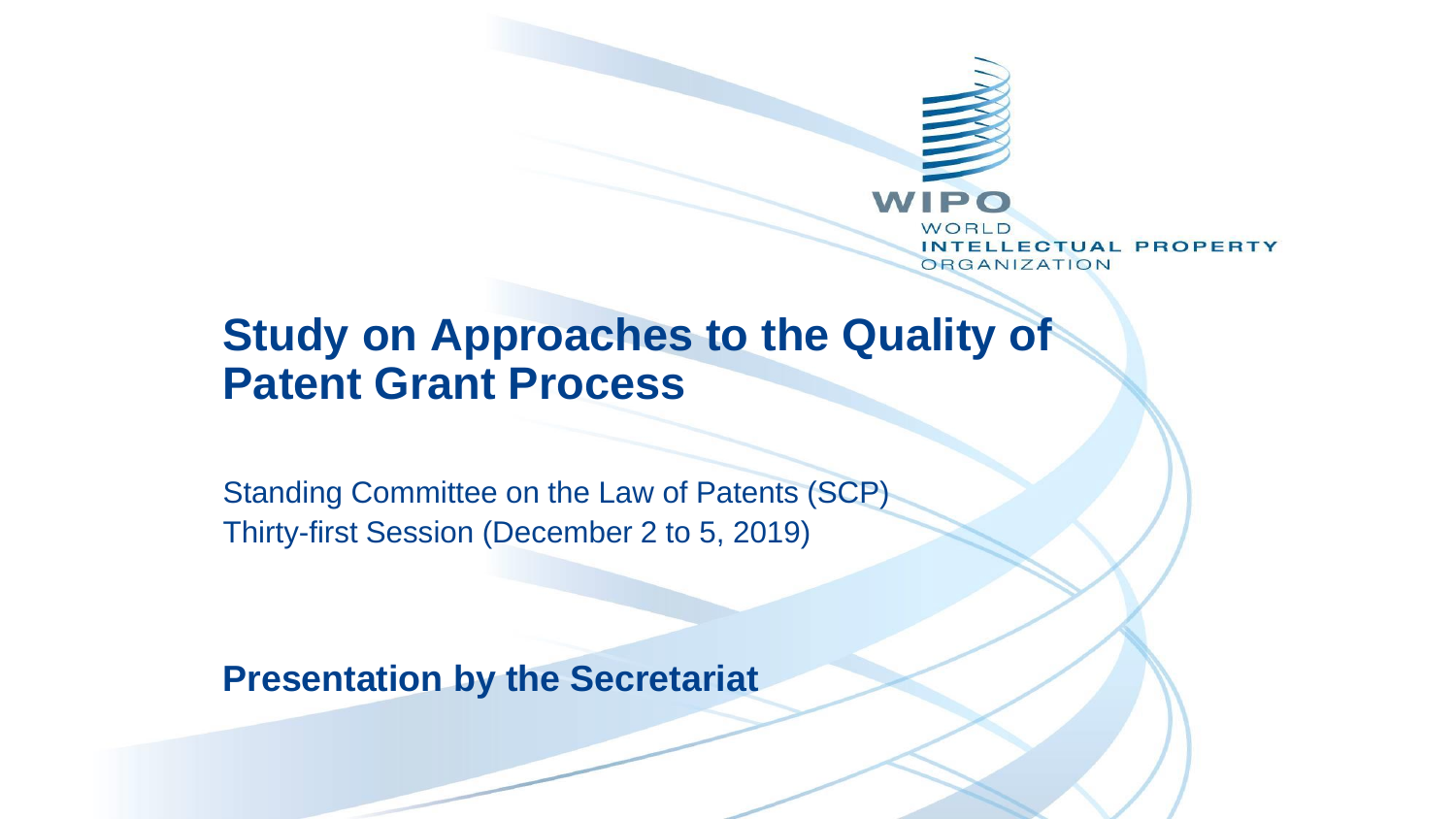#### **Patent Office**



Submit third party observation Submit opposition/re-examination Submit administrative appeal

Notification relating to opposition/re-examination and administrative appeal

- File a patent application
- Corrections/Amendments
- Making observations
- Communication relating to opposition/re-examination
- Submit administrative appeal



**Applicant**

- Notifications (formality, search report, examination report, intent of refusal)

- Final decision on patent grant/ refusal

- Notification relating to opposition/re-examination and administrative appeal

#### **Third Party**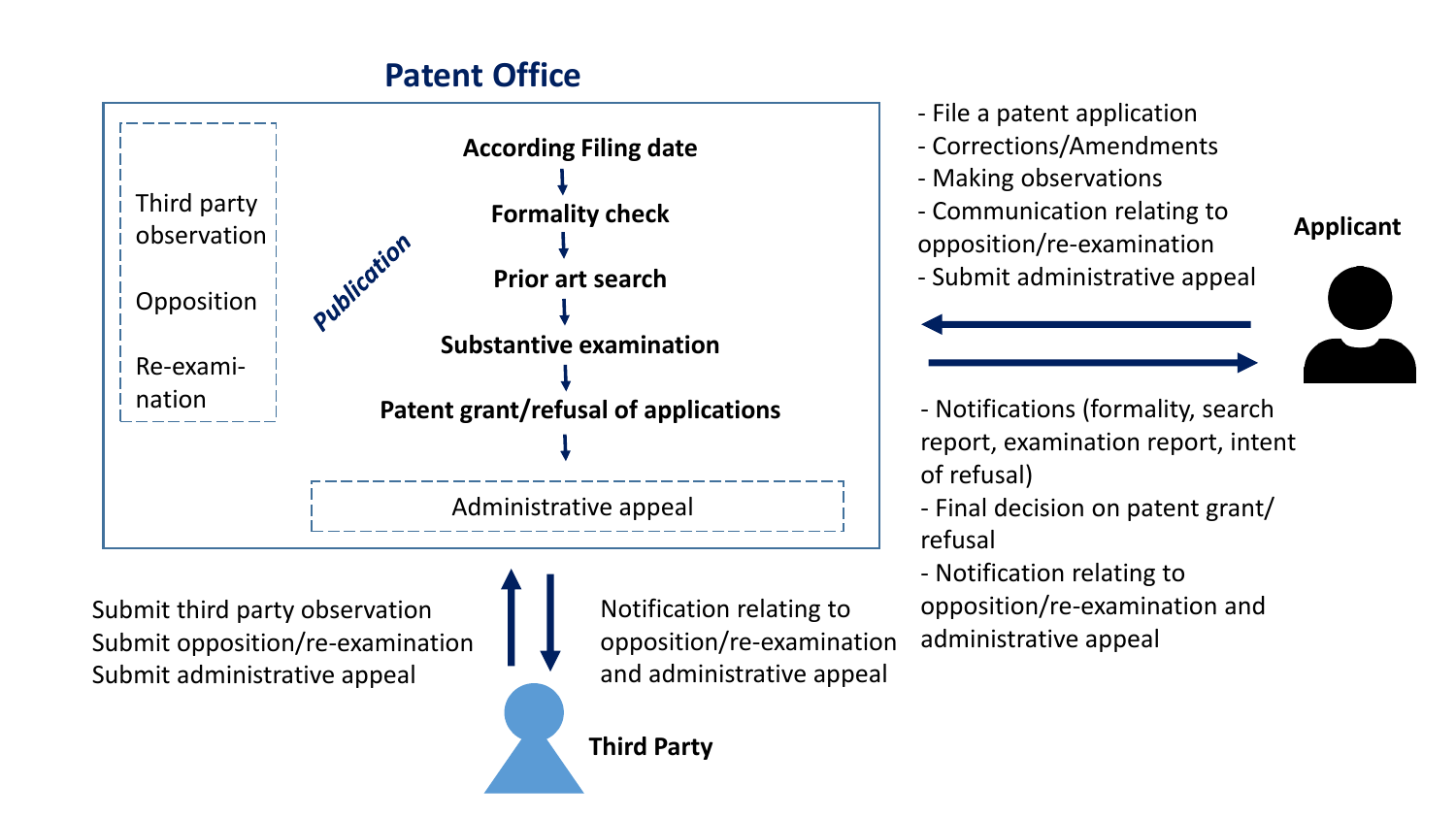# Quality of the patent grant process



- Underpinning common features despite the differences in the national patent grant processes
	- Common raison d'être of the patent system
		- Common social function of patent offices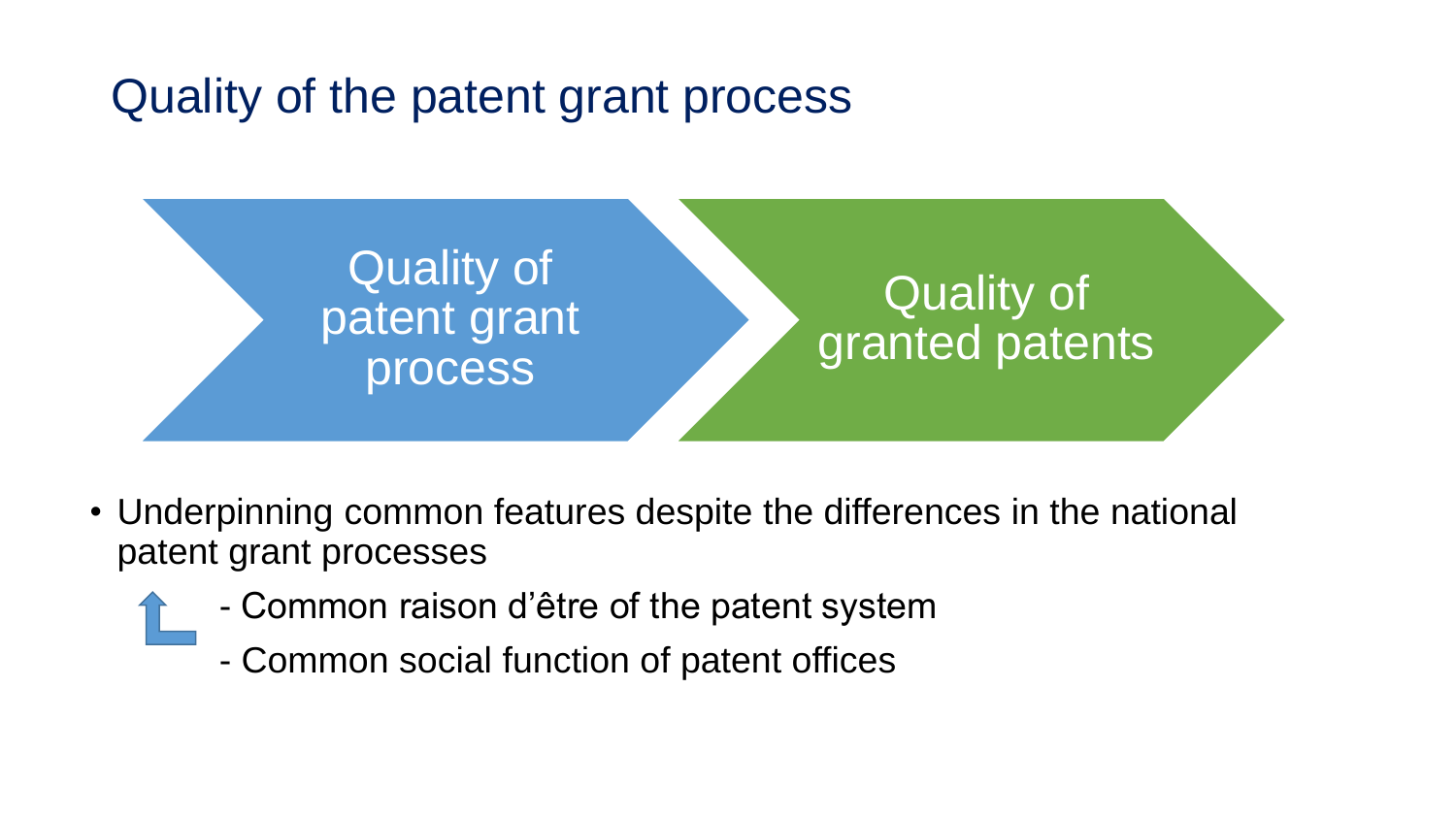## Keywords featuring the quality of the patent grant process